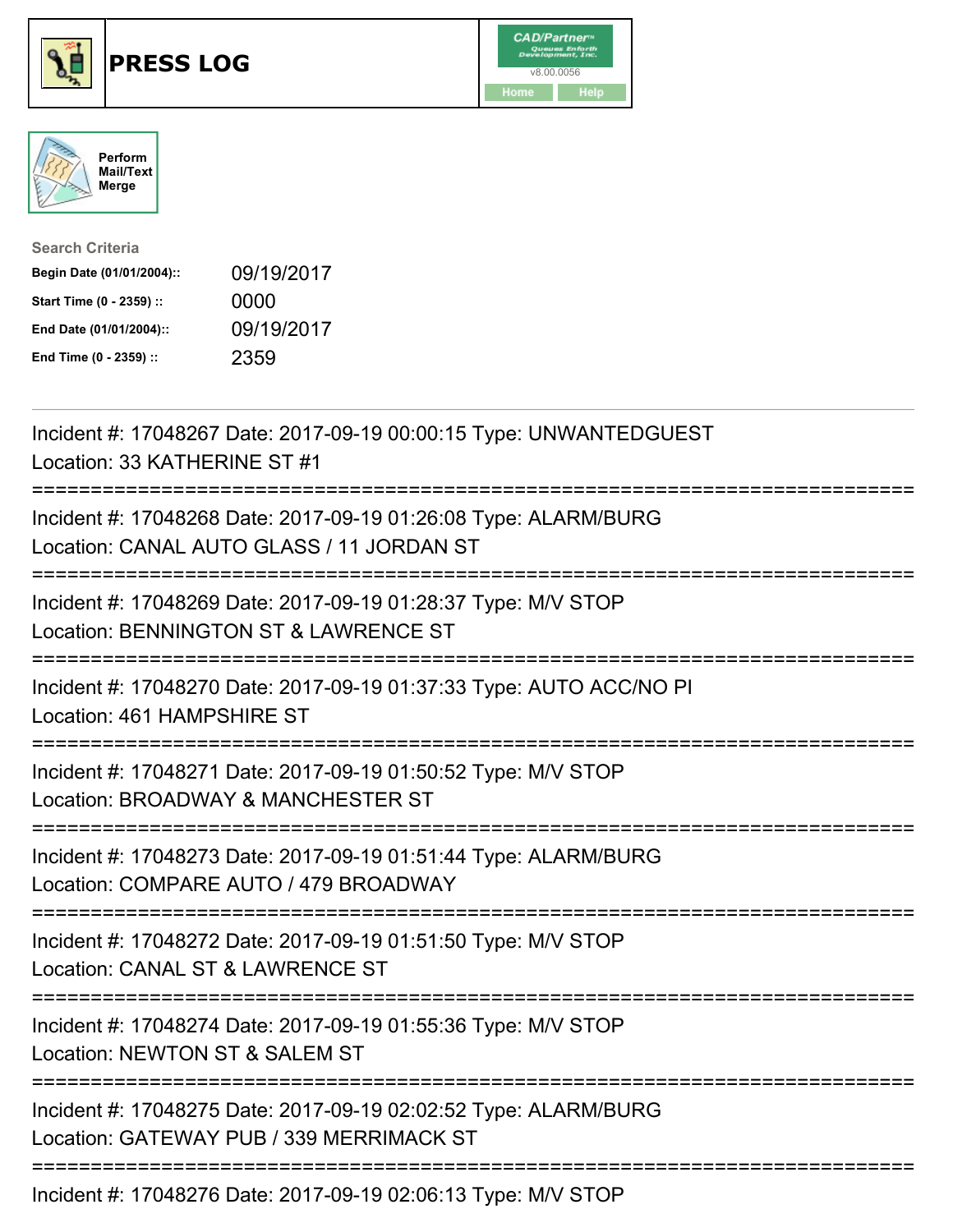Location: LEXINGTON ST & PARK ST =========================================================================== Incident #: 17048277 Date: 2017-09-19 02:11:19 Type: SPECIAL CHECK Location: 101 S UNION ST =========================================================================== Incident #: 17048278 Date: 2017-09-19 02:14:17 Type: M/V STOP Location: CAMBRIDGE ST & S UNION ST =========================================================================== Incident #: 17048279 Date: 2017-09-19 02:14:52 Type: M/V STOP Location: LAWRENCE ST & SARATOGA ST =========================================================================== Incident #: 17048280 Date: 2017-09-19 02:24:32 Type: M/V STOP Location: ESSEX ST & LAWRENCE ST =========================================================================== Incident #: 17048281 Date: 2017-09-19 02:36:36 Type: ALARM/BURG Location: AUTO ZONE / 380 BROADWAY =========================================================================== Incident #: 17048282 Date: 2017-09-19 02:52:30 Type: M/V STOP Location: ANDOVER ST & NEWTON ST =========================================================================== Incident #: 17048283 Date: 2017-09-19 03:03:50 Type: M/V STOP Location: DENNYS / 160 WINTHROP AV =========================================================================== Incident #: 17048284 Date: 2017-09-19 03:10:55 Type: WOMAN DOWN Location: 22 CABOT RD =========================================================================== Incident #: 17048285 Date: 2017-09-19 03:41:09 Type: A&B PAST Location: 1 GENERAL ST =========================================================================== Incident #: 17048286 Date: 2017-09-19 05:54:34 Type: LARCENY/MV/PAST Location: 18 WARREN ST =========================================================================== Incident #: 17048287 Date: 2017-09-19 06:28:13 Type: M/V STOP Location: BROADWAY & METHUEN ST =========================================================================== Incident #: 17048288 Date: 2017-09-19 06:55:31 Type: PARK & WALK Location: BROADWAY & HAVERHILL ST =========================================================================== Incident #: 17048289 Date: 2017-09-19 07:34:39 Type: MAL DAMAGE Location: 149 SARATOGA ST =========================================================================== Incident #: 17048290 Date: 2017-09-19 07:38:20 Type: MAL DAMAGE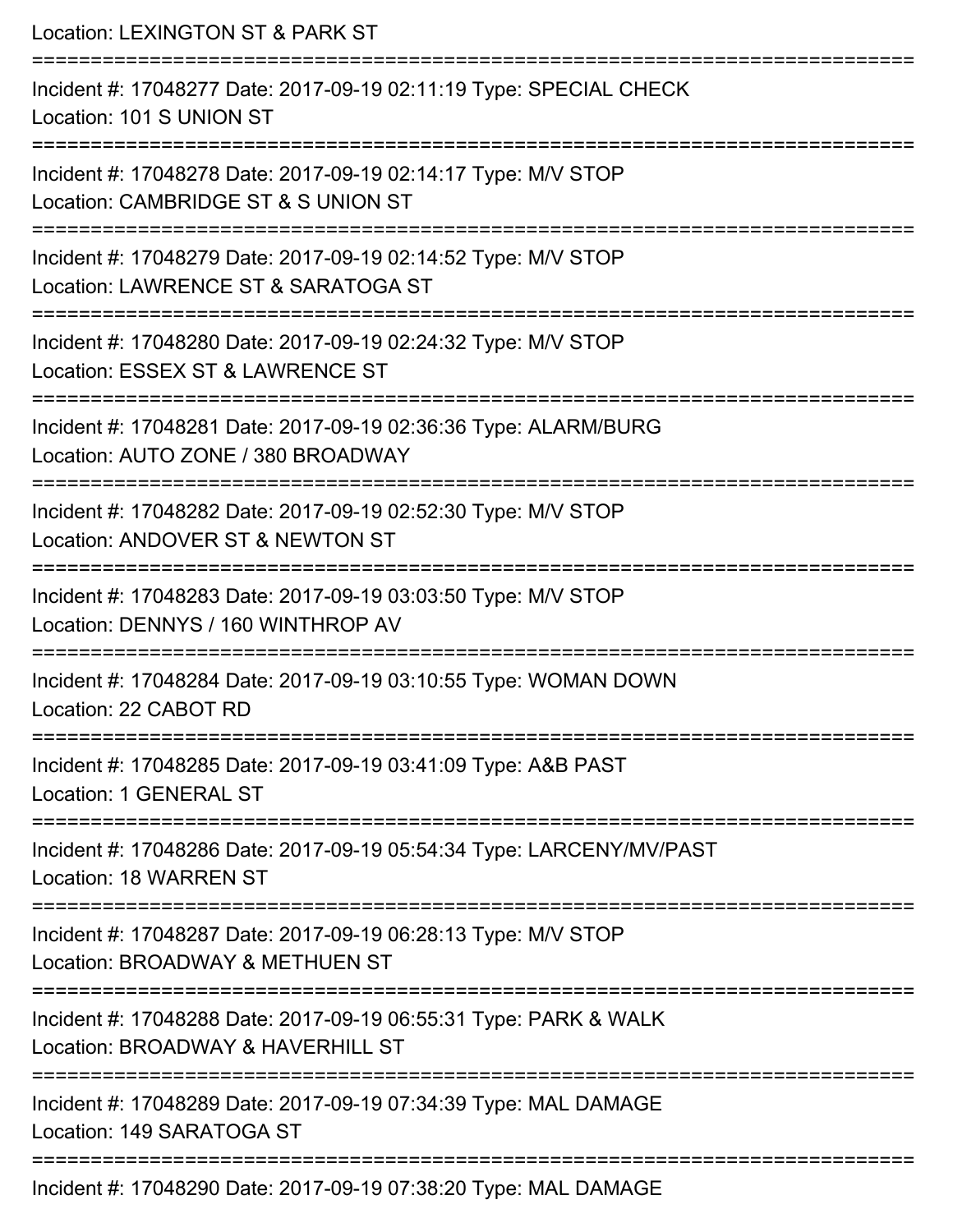| Incident #: 17048291 Date: 2017-09-19 07:42:48 Type: M/V STOP<br>Location: BROADWAY & PARK ST                                                              |
|------------------------------------------------------------------------------------------------------------------------------------------------------------|
| Incident #: 17048292 Date: 2017-09-19 07:59:17 Type: SPECIAL CHECK<br>Location: FARNHAM ST & FOSTER ST                                                     |
| Incident #: 17048293 Date: 2017-09-19 08:02:11 Type: AUTO ACC/NO PI<br>Location: FERRY ST & MARSTON ST                                                     |
| Incident #: 17048294 Date: 2017-09-19 08:05:59 Type: NEIGHBOR PROB<br>Location: 6 BERKELEY ST                                                              |
| Incident #: 17048295 Date: 2017-09-19 08:24:30 Type: M/V STOP<br>Location: BROADWAY & HAVERHILL ST<br>=================                                    |
| Incident #: 17048296 Date: 2017-09-19 08:58:27 Type: INVEST CONT<br>Location: 28 ORCHARD ST                                                                |
| Incident #: 17048297 Date: 2017-09-19 09:23:47 Type: ALARM/BURG<br>Location: MCCANN LIQUORS / 253 S UNION ST                                               |
| Incident #: 17048298 Date: 2017-09-19 09:28:48 Type: M/V STOP<br>Location: 585 HAVERHILL ST                                                                |
| Incident #: 17048299 Date: 2017-09-19 09:35:03 Type: STOL/MV/PAS<br>Location: 245 ERVING AV                                                                |
| Incident #: 17048300 Date: 2017-09-19 09:45:09 Type: NOTIFICATION<br>Location: 23 KENDALL ST                                                               |
| ----------------------<br>Incident #: 17048301 Date: 2017-09-19 09:51:31 Type: AMBULANCE ASSSI<br>Location: MARY INM NURSING/RESTORATIVE / 172 LAWRENCE ST |
| Incident #: 17048302 Date: 2017-09-19 09:54:59 Type: TOW/REPOSSED<br>Location: 55 TEWKSBURY ST                                                             |
| Incident #: 17048304 Date: 2017-09-19 10:03:59 Type: NOTIFICATION<br>Location: 222 PARK ST                                                                 |
| Incident #: 17048303 Date: 2017-09-19 10:04:36 Type: AUTO ACC/UNK PI                                                                                       |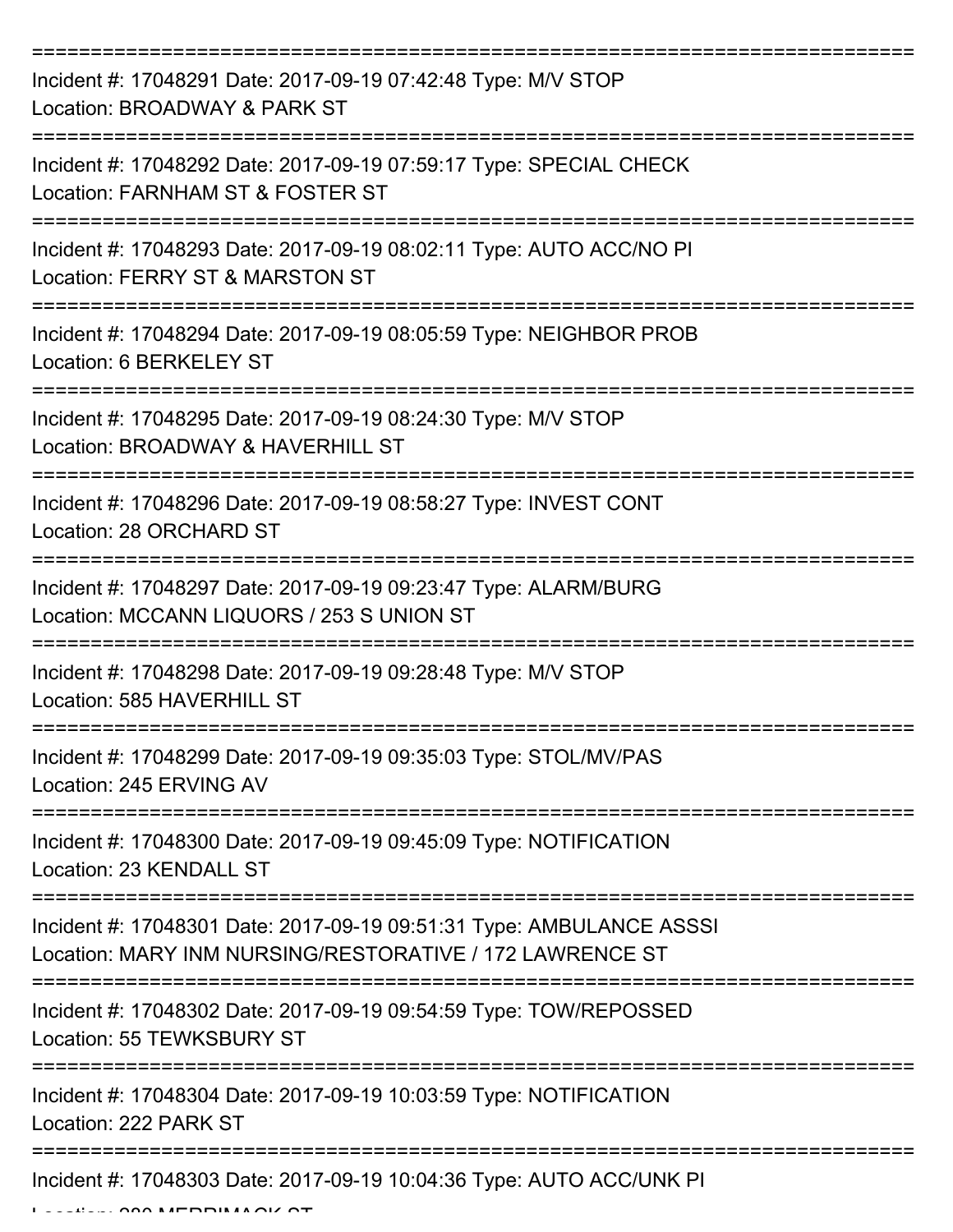| Incident #: 17048305 Date: 2017-09-19 10:08:51 Type: M/V STOP<br>Location: ANDOVER ST & BLANCHARD ST  |
|-------------------------------------------------------------------------------------------------------|
| Incident #: 17048307 Date: 2017-09-19 10:12:31 Type: STOL/MV/PAS<br><b>Location: MARKET ST</b>        |
| Incident #: 17048306 Date: 2017-09-19 10:12:36 Type: WARRANT SERVE<br>Location: 254 HOWARD ST         |
| Incident #: 17048308 Date: 2017-09-19 10:31:38 Type: M/V STOP<br>Location: 30 EATON ST                |
| Incident #: 17048309 Date: 2017-09-19 10:34:57 Type: INVEST CONT<br>Location: 58 SARGENT ST FL 2      |
| Incident #: 17048310 Date: 2017-09-19 10:40:04 Type: M/V STOP<br>Location: MARKET ST & S UNION ST     |
| Incident #: 17048311 Date: 2017-09-19 10:51:57 Type: M/V STOP<br><b>Location: WINTHROP AV</b>         |
| Incident #: 17048312 Date: 2017-09-19 10:55:24 Type: 209A/SERVE<br>Location: 54 NEWBURY ST            |
| Incident #: 17048313 Date: 2017-09-19 11:01:42 Type: M/V STOP<br>Location: S UNION ST & WINTHROP AV   |
| Incident #: 17048314 Date: 2017-09-19 11:04:31 Type: PARK & WALK<br>Location: BRADFORD ST & BROADWAY  |
| Incident #: 17048316 Date: 2017-09-19 11:06:35 Type: B&E/PAST<br>Location: 12 DIAMOND ST #6           |
| Incident #: 17048315 Date: 2017-09-19 11:06:52 Type: 209A/SERVE<br>Location: 25 ALLSTON ST            |
| Incident #: 17048317 Date: 2017-09-19 11:16:38 Type: M/V STOP<br>Location: HAVERHILL ST & LAWRENCE ST |
| Incident #: 17048318 Date: 2017-09-19 11:19:41 Type: 209A/SERVE                                       |

Location: 86 KNOX ST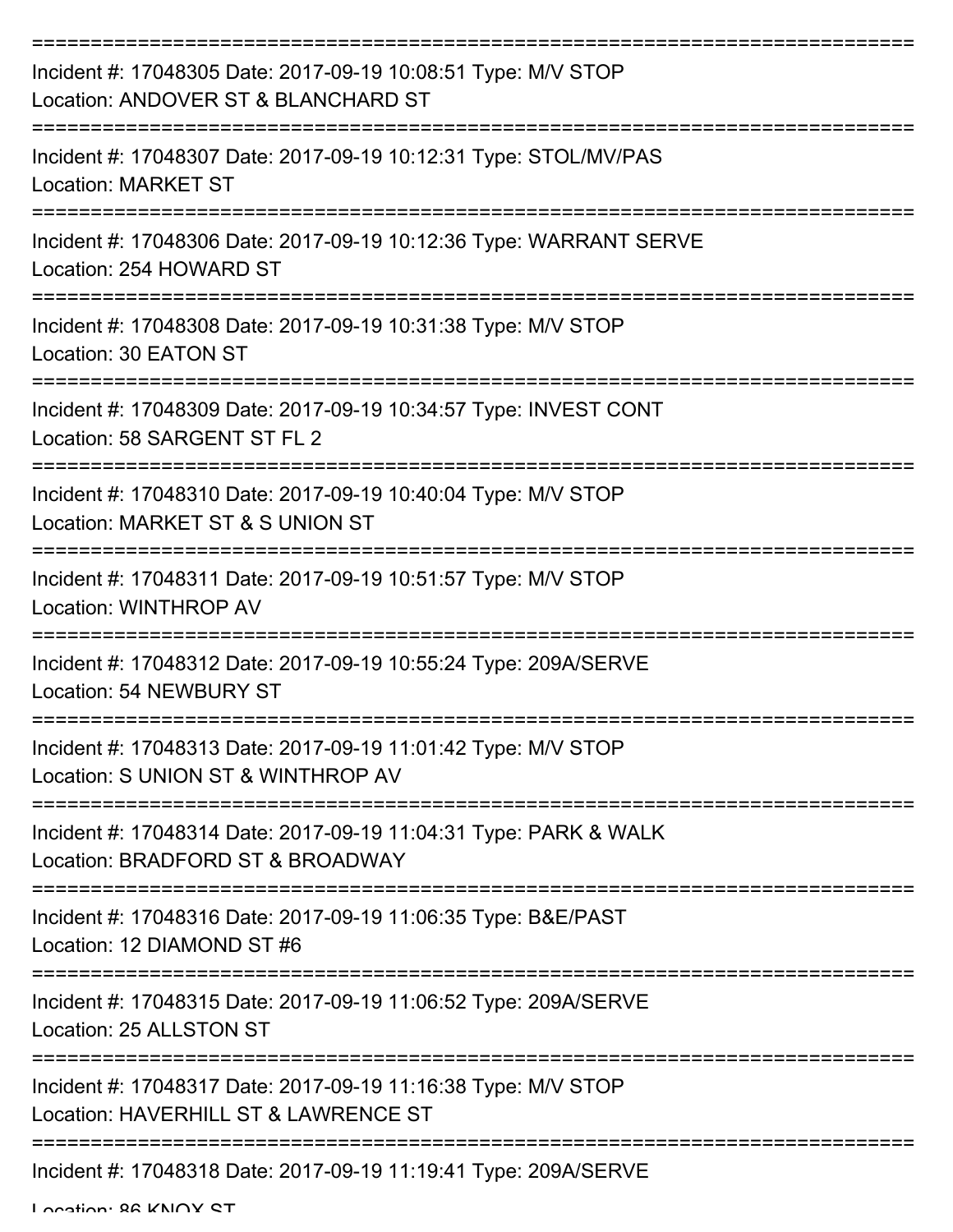| Incident #: 17048319 Date: 2017-09-19 11:28:43 Type: M/V STOP<br>Location: AMESBURY ST & LOWELL ST                  |
|---------------------------------------------------------------------------------------------------------------------|
| Incident #: 17048320 Date: 2017-09-19 11:29:53 Type: 209A/SERVE<br>Location: 495 HAMPSHIRE ST                       |
| Incident #: 17048322 Date: 2017-09-19 11:32:15 Type: ALARM/BURG<br>Location: BLULEY RESD / 13 GROVE ST              |
| Incident #: 17048323 Date: 2017-09-19 11:32:44 Type: LARCENY/PAST<br>Location: DAIRY QUEEN / 190 S UNION ST         |
| Incident #: 17048321 Date: 2017-09-19 11:32:55 Type: INVEST CONT<br>Location: 61 ESSEX ST                           |
| Incident #: 17048324 Date: 2017-09-19 11:41:02 Type: 209A/SERVE<br>Location: 620 HAVERHILL ST                       |
| Incident #: 17048325 Date: 2017-09-19 11:45:08 Type: AUTO ACC/NO PI<br>Location: GO 1 / 73 WINTHROP AV              |
| Incident #: 17048326 Date: 2017-09-19 11:45:34 Type: 209A/SERVE<br>Location: 18 HALLENAN AV                         |
| Incident #: 17048327 Date: 2017-09-19 11:46:57 Type: AUTO ACC/NO PI<br>Location: HAVERHILL ST & MILTON ST           |
| Incident #: 17048328 Date: 2017-09-19 12:03:52 Type: 209A/SERVE<br>Location: 260 AMES ST                            |
| Incident #: 17048329 Date: 2017-09-19 12:06:51 Type: INVESTIGATION<br>Location: 46 DELMONT                          |
| Incident #: 17048330 Date: 2017-09-19 12:11:42 Type: DISTURBANCE<br>Location: LAWRENCE HIGH SCHOOL / 70 N PARISH RD |
| Incident #: 17048331 Date: 2017-09-19 12:21:43 Type: MAL DAMAGE<br>Location: 83 STEARNS AV                          |
| Incident #: 17048332 Date: 2017-09-19 12:28:21 Type: INVEST CONT<br>Location: RITE AID PHARMACY / 365 ESSEX ST      |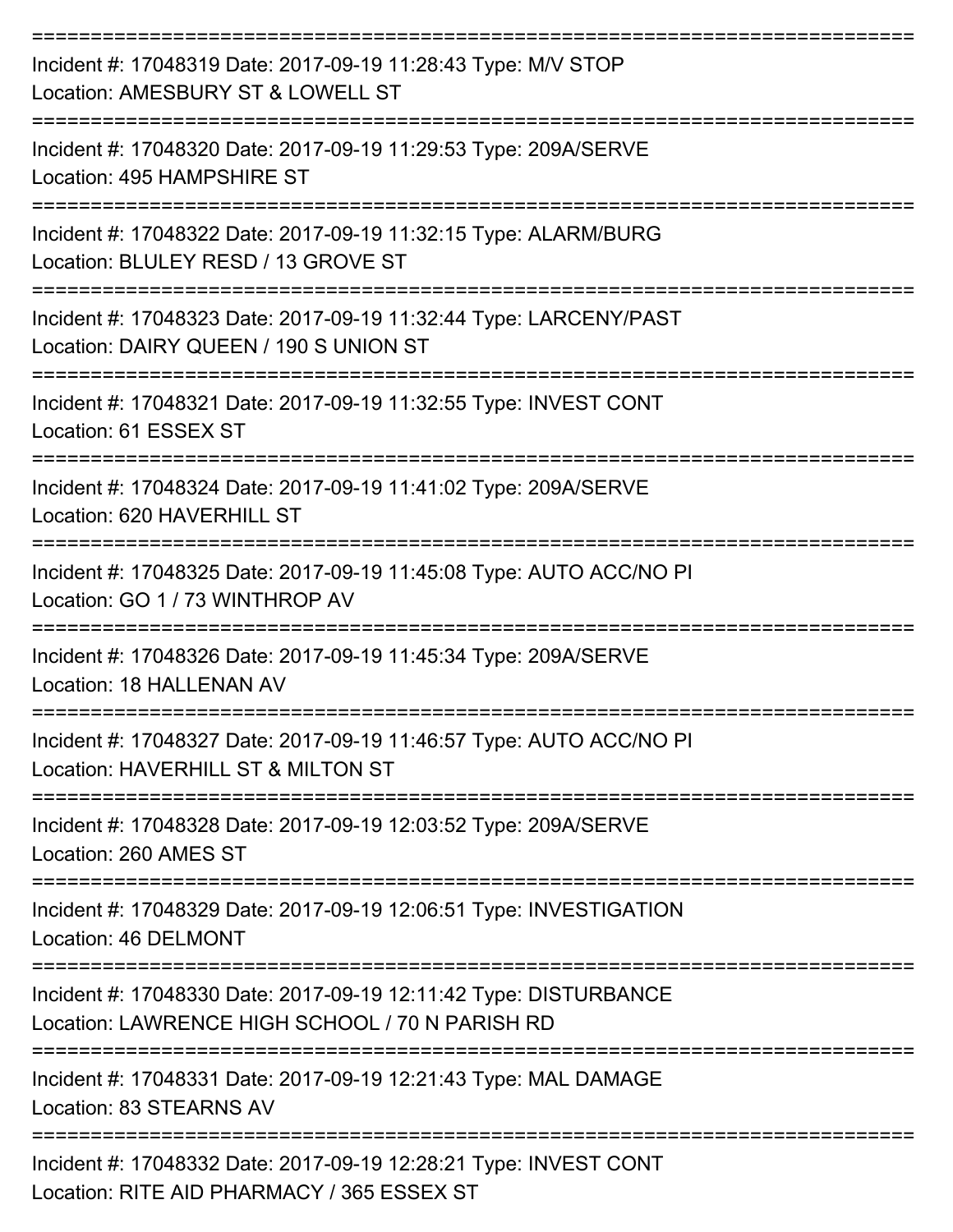| Incident #: 17048333 Date: 2017-09-19 12:41:18 Type: AUTO ACC/NO PI<br>Location: 528 MERRIMACK ST                            |
|------------------------------------------------------------------------------------------------------------------------------|
| Incident #: 17048334 Date: 2017-09-19 12:45:44 Type: SUS PERS/MV<br>Location: 10 RIDGE RD                                    |
| Incident #: 17048335 Date: 2017-09-19 12:59:23 Type: AUTO ACC/NO PI<br>Location: ESSEX ST & LAWRENCE ST                      |
| Incident #: 17048336 Date: 2017-09-19 13:01:14 Type: UNWANTEDGUEST<br>Location: 141 AMESBURY ST                              |
| Incident #: 17048337 Date: 2017-09-19 13:05:21 Type: AUTO ACC/NO PI<br>Location: METHUEN ST & UNION ST                       |
| Incident #: 17048338 Date: 2017-09-19 13:11:08 Type: M/V STOP<br>Location: MARKET ST & S UNION ST                            |
| ===============================<br>Incident #: 17048339 Date: 2017-09-19 13:19:37 Type: M/V STOP<br>Location: 401 ANDOVER ST |
| Incident #: 17048340 Date: 2017-09-19 13:26:31 Type: B&E/PAST<br>Location: 76 NEWTON ST #1                                   |
| Incident #: 17048341 Date: 2017-09-19 13:32:13 Type: M/V STOP<br>Location: 36 JAMAICA ST                                     |
| Incident #: 17048342 Date: 2017-09-19 13:33:44 Type: ASSSIT OTHER PD<br>Location: 71 BERKELEY ST #APT1                       |
| Incident #: 17048343 Date: 2017-09-19 13:46:20 Type: M/V STOP<br>Location: 15 MARGIN ST                                      |
| Incident #: 17048344 Date: 2017-09-19 13:50:16 Type: A&B PROG<br>Location: 21 W KENNETH ST                                   |
| Incident #: 17048345 Date: 2017-09-19 14:05:26 Type: 209A/SERVE<br>Location: 12 WELLS ST                                     |
| Incident #: 17048346 Date: 2017-09-19 14:10:06 Type: SELECTIVE ENF<br>Location: CORBETT RD & MT VERNON ST                    |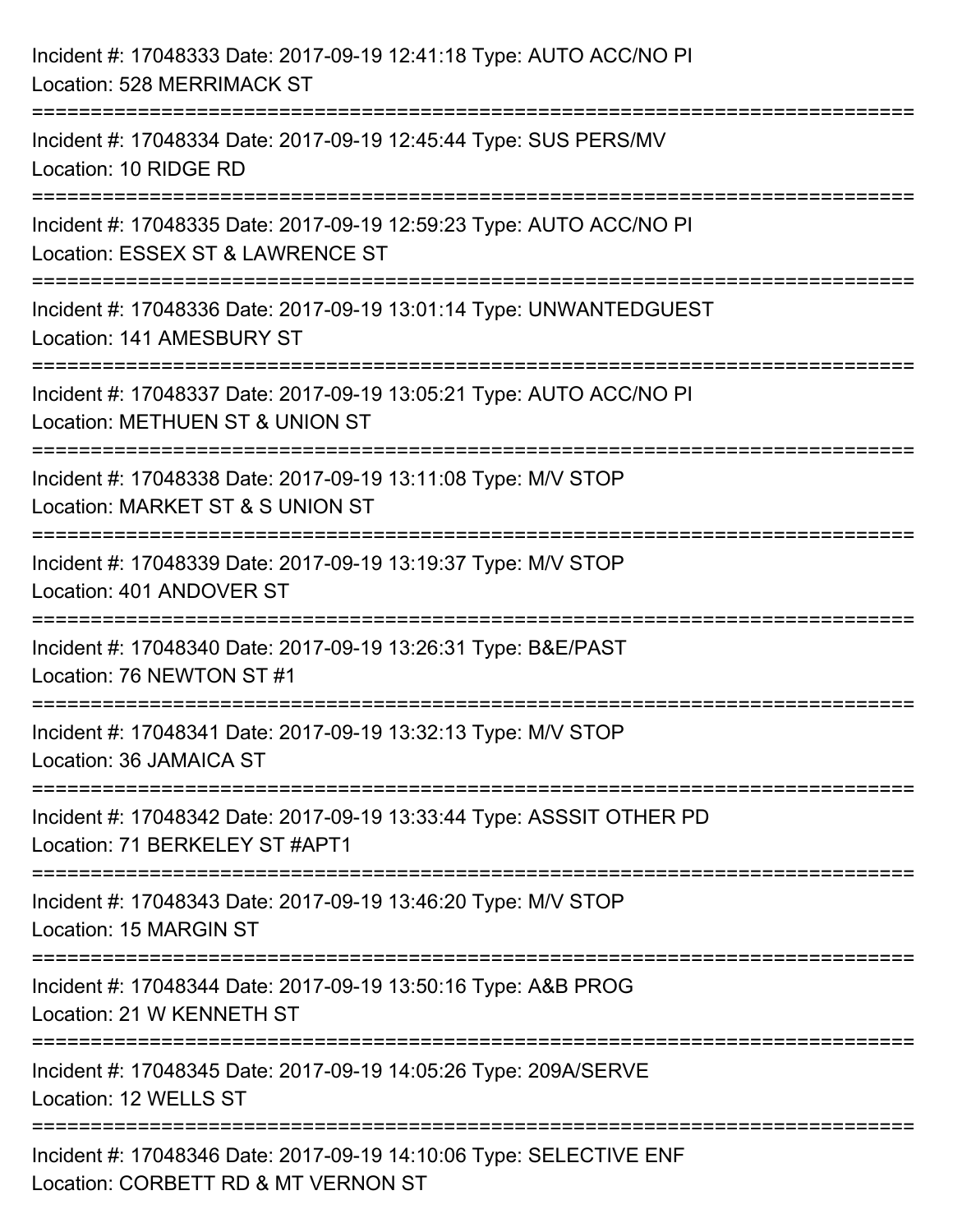| Incident #: 17048347 Date: 2017-09-19 14:22:28 Type: MEDIC SUPPORT<br>Location: 220 PARK ST #1                                |
|-------------------------------------------------------------------------------------------------------------------------------|
| Incident #: 17048348 Date: 2017-09-19 14:24:12 Type: MEDIC SUPPORT<br>Location: BREEN SCHOOL / 114 OSGOOD ST                  |
| Incident #: 17048349 Date: 2017-09-19 14:38:17 Type: M/V STOP<br>Location: 222 ESSEX ST<br>;================================= |
| Incident #: 17048350 Date: 2017-09-19 14:39:06 Type: THREATS<br>Location: 6 ALDEN CT                                          |
| Incident #: 17048351 Date: 2017-09-19 14:46:07 Type: M/V STOP<br>Location: 2 MUSEUM SQ<br>==============================      |
| Incident #: 17048352 Date: 2017-09-19 14:53:23 Type: M/V STOP<br>Location: 233 HAVERHILL ST                                   |
| Incident #: 17048354 Date: 2017-09-19 14:55:05 Type: ANIMAL COMPL<br>Location: 39 HANCOCK ST                                  |
| Incident #: 17048353 Date: 2017-09-19 14:55:17 Type: LOST PROPERTY<br>Location: 174 GARDEN ST                                 |
| Incident #: 17048355 Date: 2017-09-19 15:03:41 Type: DRUG VIO<br>Location: 100 OSGOOD ST                                      |
| Incident #: 17048356 Date: 2017-09-19 15:10:08 Type: FRAUD<br>Location: ESSEX ST & WINTER ST                                  |
| Incident #: 17048358 Date: 2017-09-19 15:26:18 Type: 209A/SERVE<br>Location: 95 FOSTER ST                                     |
| Incident #: 17048357 Date: 2017-09-19 15:26:23 Type: M/V STOP<br>Location: 170 JACKSON ST                                     |
| Incident #: 17048359 Date: 2017-09-19 15:53:35 Type: MEDIC SUPPORT<br>Location: 572 ESSEX ST #APT4C                           |
| Incident #: 17048360 Date: 2017-09-19 16:21:18 Type: TRESPASSING<br>Location: MCDONALDS / 50 BROADWAY                         |

===========================================================================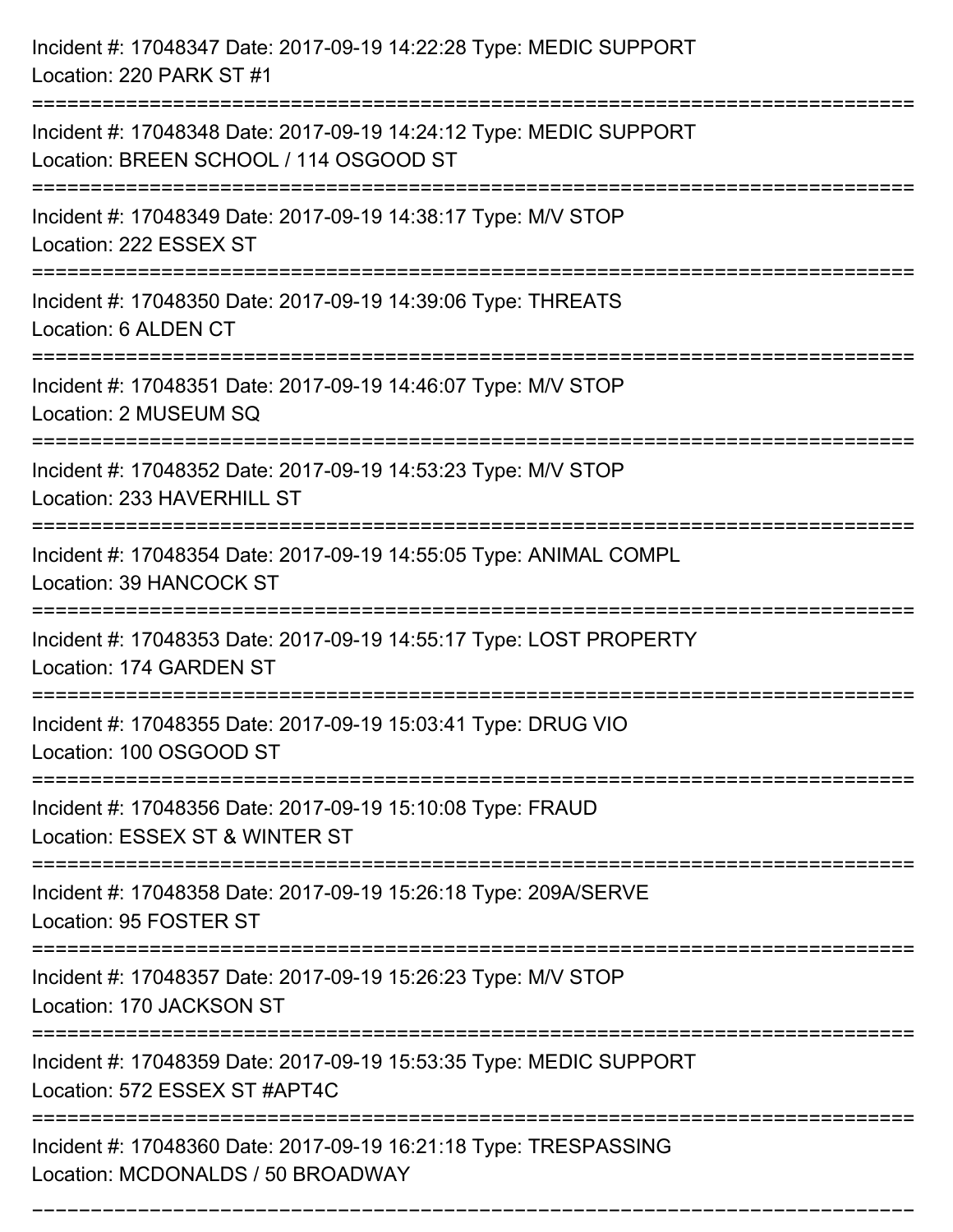| Incident #: 17048362 Date: 2017-09-19 16:23:35 Type: A&B D/W PAST<br>Location: APPLETON ST & METHUEN ST                          |
|----------------------------------------------------------------------------------------------------------------------------------|
| Incident #: 17048361 Date: 2017-09-19 16:24:15 Type: ALARM/BURG<br>Location: ROGACKI RESD / 81 S BOWDOIN ST                      |
| Incident #: 17048363 Date: 2017-09-19 16:51:40 Type: AUTO ACC/NO PI<br>Location: BYRON ST & CYPRESS AV                           |
| Incident #: 17048364 Date: 2017-09-19 16:58:34 Type: MISSING PERS<br>Location: 47 E DALTON ST                                    |
| Incident #: 17048365 Date: 2017-09-19 17:27:40 Type: AUTO ACC/NO PI<br>Location: 486 ANDOVER ST<br>============================= |
| Incident #: 17048366 Date: 2017-09-19 17:36:52 Type: M/V STOP<br>Location: GRAFTON ST & WINTHROP AV                              |
| Incident #: 17048367 Date: 2017-09-19 17:52:36 Type: M/V STOP<br>Location: 21 HANCOCK ST                                         |
| Incident #: 17048368 Date: 2017-09-19 18:00:12 Type: M/V STOP<br>Location: 6 HANCOCK ST                                          |
| Incident #: 17048369 Date: 2017-09-19 18:05:06 Type: M/V STOP<br>Location: 49 HANCOCK ST                                         |
| Incident #: 17048370 Date: 2017-09-19 18:06:12 Type: M/V STOP<br>Location: ALDER ST & BENNINGTON ST                              |
| Incident #: 17048371 Date: 2017-09-19 18:08:05 Type: ALARM/BURG<br>Location: 11 JORDAN ST                                        |
| Incident #: 17048372 Date: 2017-09-19 18:09:50 Type: INVEST CONT<br>Location: 90 LOWELL ST                                       |
| Incident #: 17048374 Date: 2017-09-19 18:11:04 Type: FRAUD<br>Location: 26 POPLAR ST                                             |
| Incident #: 17048373 Date: 2017-09-19 18:13:22 Type: SUICIDE ATTEMPT<br>Location: 101 GILBERT ST                                 |
|                                                                                                                                  |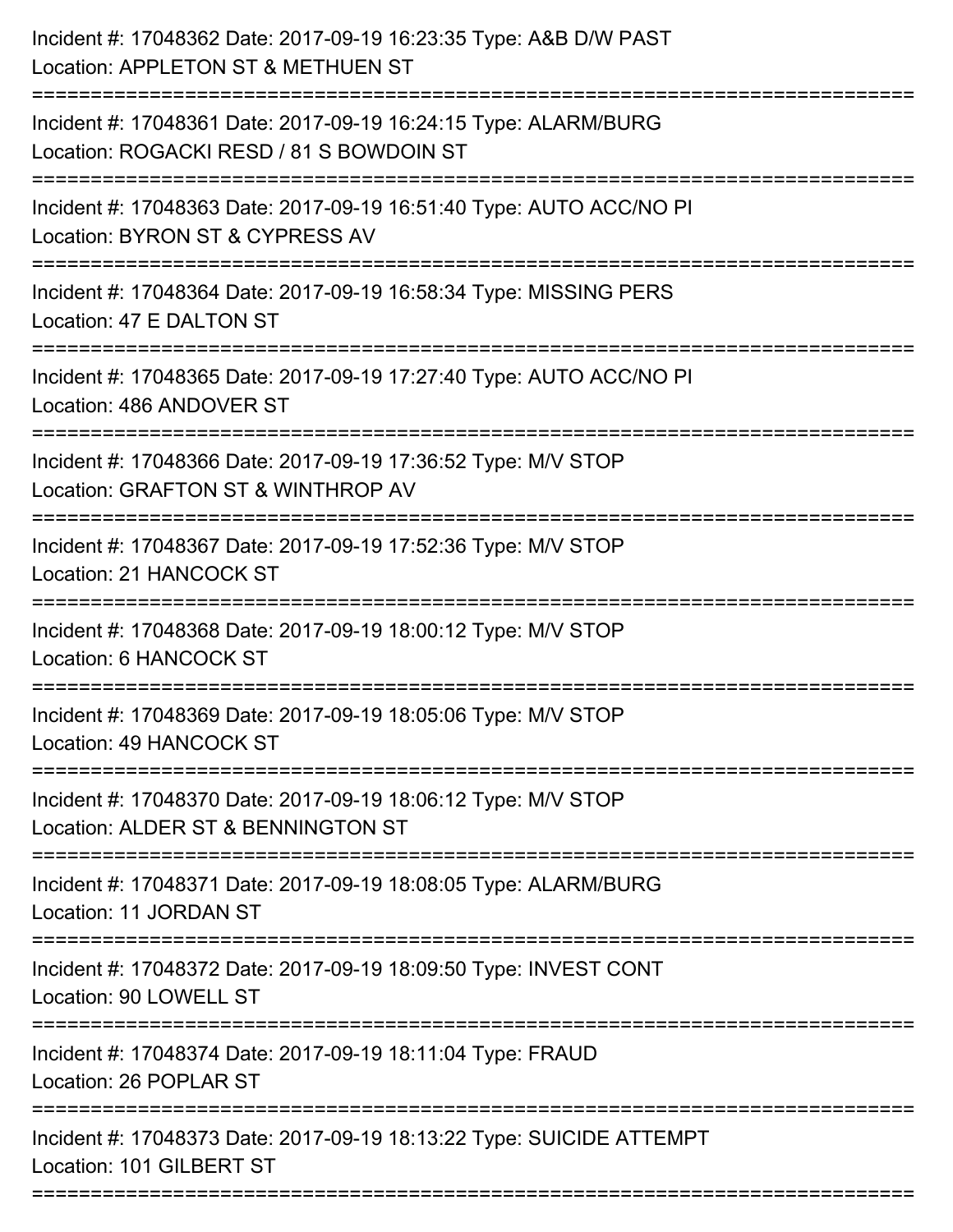Location: 12 DIAMOND ST #6

| Incident #: 17048376 Date: 2017-09-19 18:19:56 Type: INVEST CONT<br>Location: 361 ESSEX ST                      |
|-----------------------------------------------------------------------------------------------------------------|
| Incident #: 17048377 Date: 2017-09-19 18:24:04 Type: FRAUD<br>Location: 95 FARNHAM ST FL 2                      |
| Incident #: 17048378 Date: 2017-09-19 18:26:25 Type: CK WELL BEING<br>Location: 166 ESSEX ST                    |
| Incident #: 17048379 Date: 2017-09-19 18:47:42 Type: UNWANTEDGUEST<br>Location: DAYBREAK SHELTER / 19 WINTER ST |
| Incident #: 17048380 Date: 2017-09-19 18:50:47 Type: MV/BLOCKING<br>Location: 18 FRANKLIN ST                    |
| Incident #: 17048381 Date: 2017-09-19 19:06:52 Type: INVESTIGATION<br>Location: 90 LOWELL ST                    |
| Incident #: 17048382 Date: 2017-09-19 19:07:23 Type: SUS PERS/MV<br>Location: 3 SUMNER AV                       |
| Incident #: 17048383 Date: 2017-09-19 19:09:08 Type: MAN DOWN<br>Location: COMMON ST & HAMPSHIRE ST             |
| Incident #: 17048386 Date: 2017-09-19 19:11:49 Type: SUS PERS/MV<br><b>Location: CLINTON CT</b>                 |
| Incident #: 17048385 Date: 2017-09-19 19:13:02 Type: MV/BLOCKING<br>Location: 20 FAIRMONT ST                    |
| Incident #: 17048384 Date: 2017-09-19 19:13:07 Type: M/V STOP<br>Location: BRADFORD ST & BROADWAY               |
| Incident #: 17048387 Date: 2017-09-19 19:25:04 Type: A&B PAST<br>Location: 141 AMESBURY ST                      |
| Incident #: 17048388 Date: 2017-09-19 19:33:11 Type: TOW OF M/V<br>Location: 572 ESSEX ST                       |
|                                                                                                                 |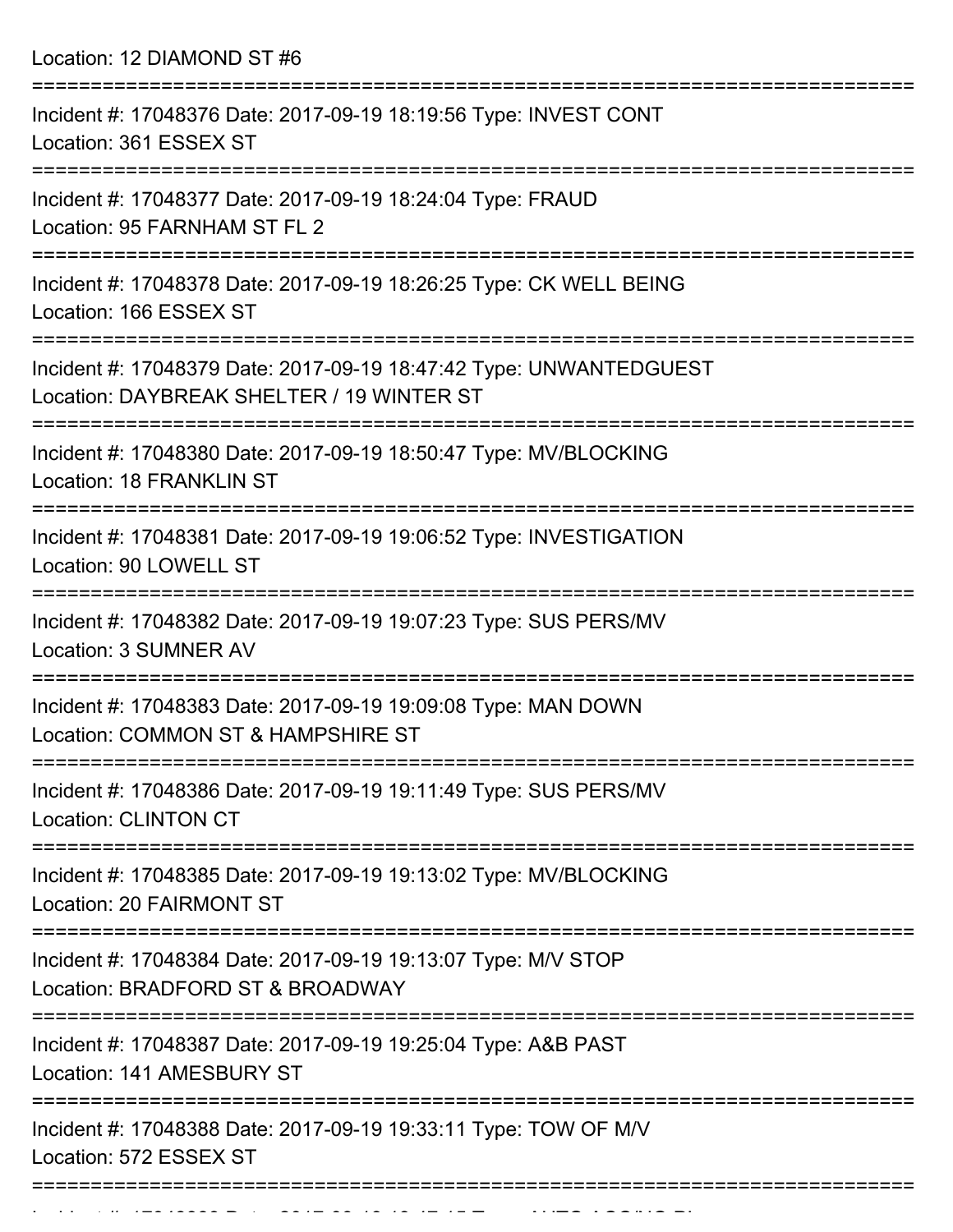Location: 67 NEWTON ST

| Incident #: 17048390 Date: 2017-09-19 19:55:27 Type: INVEST CONT<br>Location: 9 BENNINGTON ST                 |
|---------------------------------------------------------------------------------------------------------------|
| Incident #: 17048391 Date: 2017-09-19 20:04:13 Type: INVEST CONT<br>Location: 165 WILLOW ST                   |
| Incident #: 17048392 Date: 2017-09-19 20:21:01 Type: MISSING PERS<br>Location: WALK IN / 374 AMES ST          |
| Incident #: 17048393 Date: 2017-09-19 20:31:55 Type: INVEST CONT<br>Location: 24 LORING ST #C                 |
| Incident #: 17048394 Date: 2017-09-19 20:40:34 Type: ALARM/BURG<br>Location: 201 HAVERHILL ST                 |
| Incident #: 17048395 Date: 2017-09-19 20:55:26 Type: INVEST CONT<br>Location: 28 ALDER ST                     |
| Incident #: 17048396 Date: 2017-09-19 20:57:41 Type: SUS PERS/MV<br>Location: 81 BROOK ST                     |
| Incident #: 17048397 Date: 2017-09-19 21:33:23 Type: MAN DOWN<br>Location: TRIPOLI BAKERY INC / 106 COMMON ST |
| Incident #: 17048398 Date: 2017-09-19 21:38:05 Type: FIGHT<br>Location: 234 BAILEY ST                         |
| Incident #: 17048399 Date: 2017-09-19 21:38:59 Type: MEDIC SUPPORT<br>Location: 90 LOWELL ST                  |
| Incident #: 17048400 Date: 2017-09-19 21:50:45 Type: NOISE ORD<br>Location: 34 PARKER ST                      |
| Incident #: 17048401 Date: 2017-09-19 22:11:37 Type: M/V STOP<br>Location: MARKET ST & PARKER ST              |
| Incident #: 17048402 Date: 2017-09-19 22:15:11 Type: M/V STOP<br>Location: 0 BROADWAY                         |
|                                                                                                               |